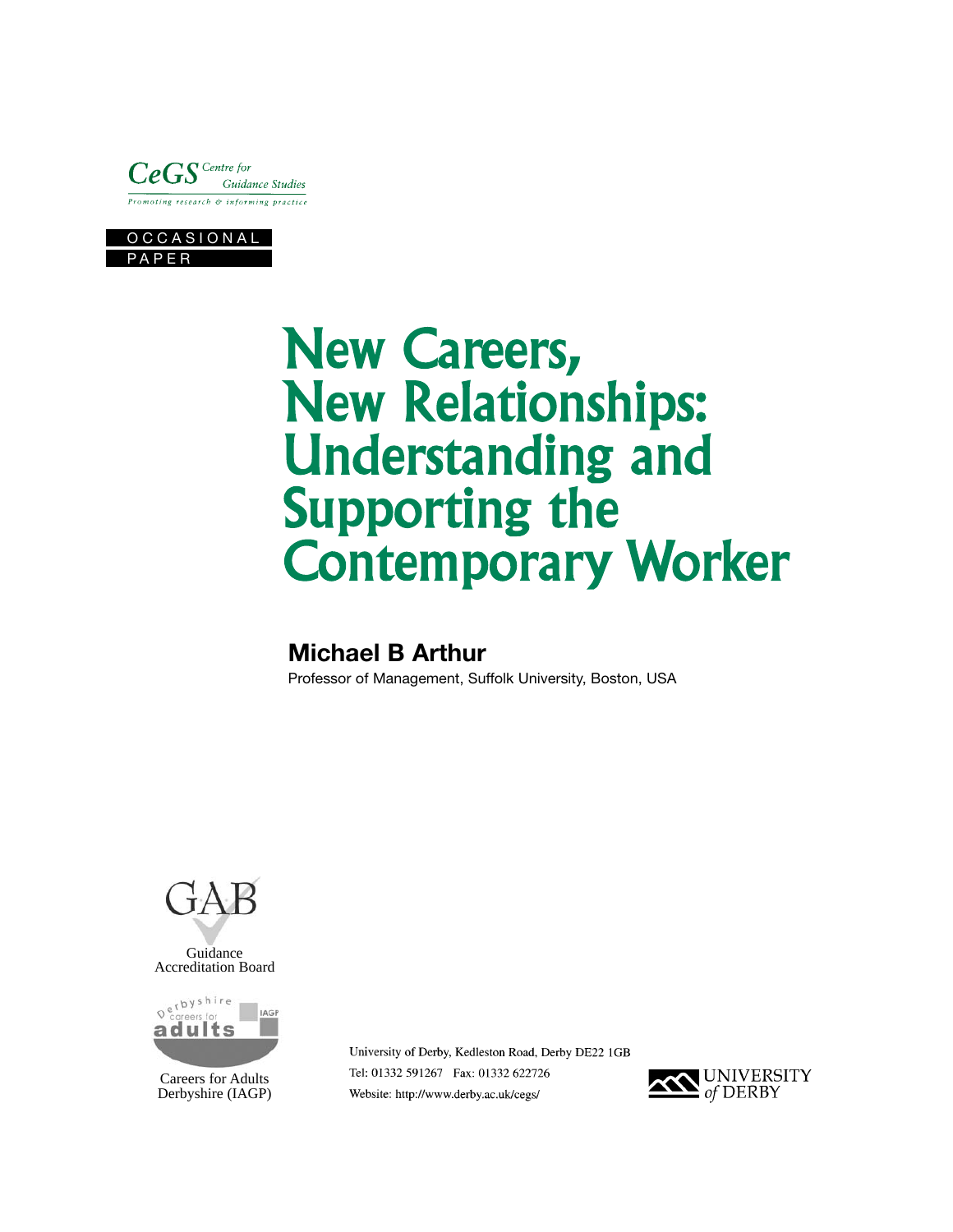Times have changed, and both jobs and their associated 'career ladders' appear more temporary, and more elusive, than before. Yet people still seek certain fundamentals - security, community, and self-fulfilment - from their working lives. How can we still help to provide these fundamentals in a time of greater uncertainty? One answer lies in finding continuity in what we used to see as discontinuous events. People may change jobs, but retain the relationships and support systems that they had before. This paper draws on examples from a recent book *The New Careers* by Professor Michael Arthur and colleagues and discusses the implications of these examples for future research and practice.

Support from the Guidance Accreditation Board Ltd and Careers for Adults Derbyshire (IAGP) for the production of this paper is gratefully acknowledged

The Centre for Guidance Studies (CeGS) was created in 1998 by the University if Derby and five careers service companies (the Careers Consortium (East Midlands) Ltd.). The Centre aims to bridge the gap between guidance theory and practice. It supports and connects guidance practitioners, policy-makers and researchers through research activities and learning opportunities; and by providing access to resources related to guidance and lifelong learning.

Further copies of this paper are available from the Centre for Guidance Studies or can be downloaded from the CeGS website at www.derby.ac.uk/cegs

Centre for Guidance Studies, University of Derby, Kedleston Road, Derby, DE22 1GB<br>Tel: 01 01332 591267 Fax: 01332 622726 Email: cegsenquiry@derby.ac.uk Centre Director: Deirdre Hughes

ISBN 0-9014-3756-6 © CeGS, 2003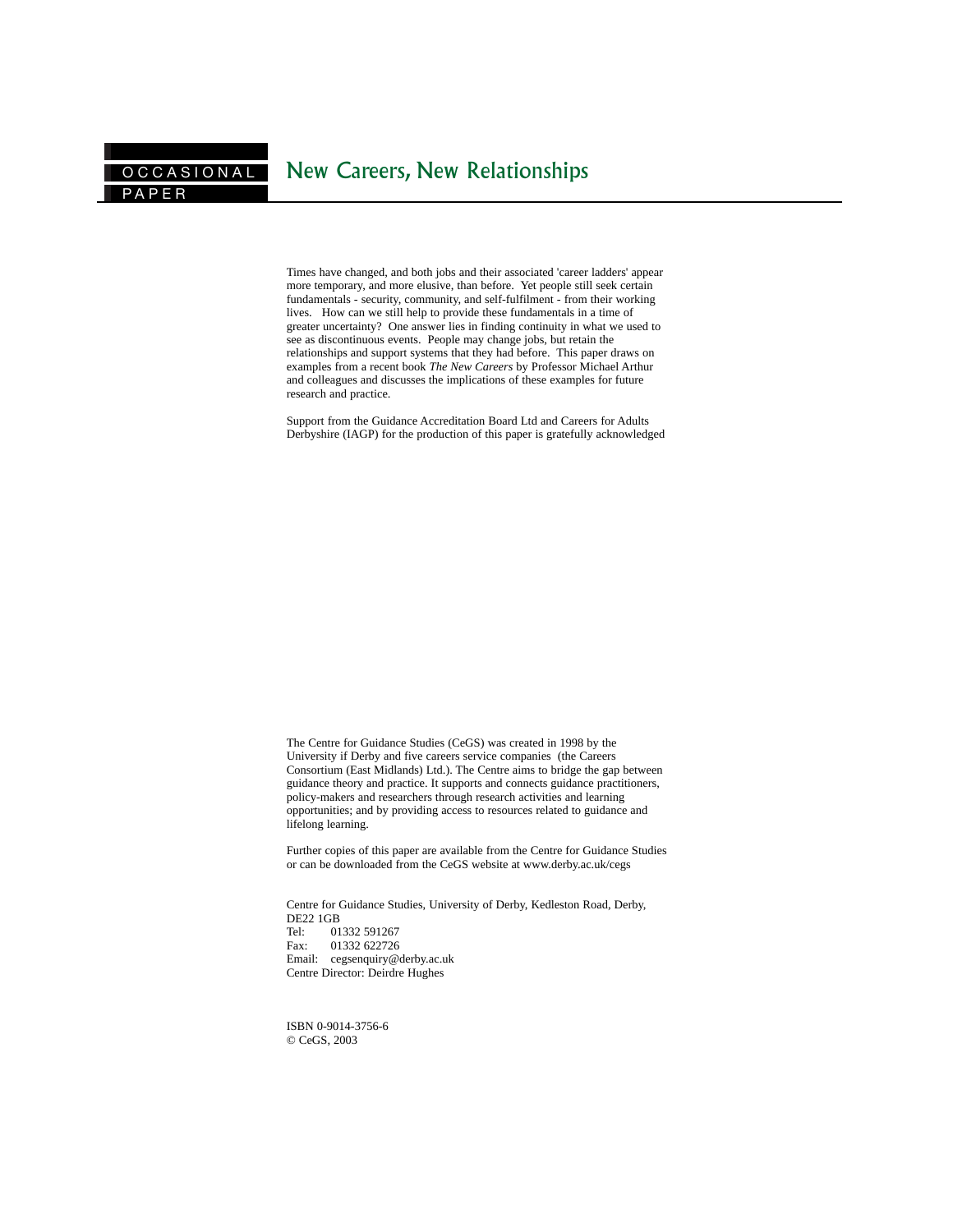## **Understanding the Contemporary Worker**

#### *The New Zealand Experiment*

A few years ago I was invited to visit New Zealand. At the time the country was coming out of a ten-year "experiment" to transform itself from a largely static, financially-overburdened, economy into a more dynamic, entrepreneurial one. The experiment earned mixed reports. One political camp cited tales of personal hardships and labelled the experiment a failure, while another camp celebrated the economic turnaround and proclaimed the experiment a success<sup>1</sup>. Setting the claims of either camp aside, our team saw a distinct opportunity to explore the nature of people's career experiences over a period of unusual employment turbulence.

Our research design was simple: to put together a representative sample of the work-force, including representative proportions of women and minorities; to gather some basic background data, and then to get everyone we interviewed to talk about their career experiences. We wanted to hear about every job that our informants had held, how they arrived in those jobs, what they gave to and got back from each job, and why and how they moved on from each job, over the tenyear period in question. We put together a 75-person sample, locating most of them by cold calling over the telephone. As our sampling requirements became more constrained we identified potential pools of workers, for example a group of welders, or an association of fish farmers, and asked helpers to pick someone randomly from a list. In no case did we use a direct personal contact in our sampling approach. Table 1 summarises the final sample that we used.

After completing our interviews, we put together some data about overall patterns of career mobility. The average time people held any one job was over four

## **Table 1 Research Sample for The New Careers**<sup>2</sup> **Table 1 Research Sample for The New Careers <sup>T</sup> <sup>2</sup> <sup>2</sup>**

years. The average time people stayed in any one company was around six years. Yet most of our sample was mobile, according to a simple definition of whether they had changed jobs or been self-employed over the ten years in question. The great majority of moves were voluntary rather than obligatory. Moreover, most of this voluntary mobility could not be classified as career advancement in any traditional sense. People appeared to have other reasons for moving on. Layoffs were relatively rare, while movements across industry, occupational and geographic boundaries were relatively frequent. Table 2 overleaf summarises some of these data. What, though, lay behind the mobility patterns that we witnessed?

## *Two stories*

It is tempting for researchers, especially management researchers, to look at relatively well-educated, upwardly-mobile subjects and presume their observations apply to a larger population. Let us make it a point to avoid that temptation here. Let us do so through the stories of Bruce, who started out as a boilermaker, and of Gina, who started out as a factory worker<sup>3</sup>.

Bruce was a boilermaker. He worked and socialised with his boilermaker "mates". He was a union representative who "took on some pretty big companies, and brought them to their knees". But when Bruce started to question his union's tactics he became ostracised, and out of work. Desperate for a change, he called an overseas friend whose family owned a hotel, and was offered a job as a barman. He took up the offer, and developed what he called "people skills" in managing the bar's customers. However, he soon discovered the hotel was going into receivership. All was not lost, however, since the receivers were looking for someone who "didn't have any bad habits" to take

| Occupational Group |                                                      | Number    | Males | Females        | Caucasian      | Non-           | Age       |
|--------------------|------------------------------------------------------|-----------|-------|----------------|----------------|----------------|-----------|
| No.                | Description                                          | in Sample |       |                |                | Caucasian      | Range     |
| 1.                 | Legislators, Administrators & Managers               | 11        | 5     | 6              | 9              | $\overline{2}$ | $27 - 28$ |
| 2.                 | Professionals                                        | 13        | 6     | 7              | 12             | 1              | $25 - 56$ |
| 3.                 | Technicians and Associate Professionals              | 8         | 3     | 5              | 6              | $\overline{2}$ | $26 - 56$ |
| $\overline{4}$ .   | <b>Clerks</b>                                        | 8         | 1     | $\tau$         | 6              | 2              | $27 - 28$ |
| 5.                 | Service and Sales Workers                            | 11        | 5     | 6              | 9              | 2              | $26 - 58$ |
| 6.                 | Agricultural and Fishery Workers                     | 7         | 5     | $\overline{c}$ | 7              | $\Omega$       | $26 - 56$ |
| 7.                 | <b>Trades Workers</b>                                | 6         | 6     | $\Omega$       | 5              | 1              | $32 - 51$ |
| 8.                 | Plant and Machine Operators and<br><b>Assemblers</b> | 5         | 4     | 1              | 4              | 1              | 26-66     |
| 9.                 | <b>Elementary Occupations</b>                        | 6         | 4     | 2              | $\overline{c}$ | 4              | 28-54     |
| <b>Total</b>       |                                                      | 75        | 39    | 36             | 60             | 15             | 25-66     |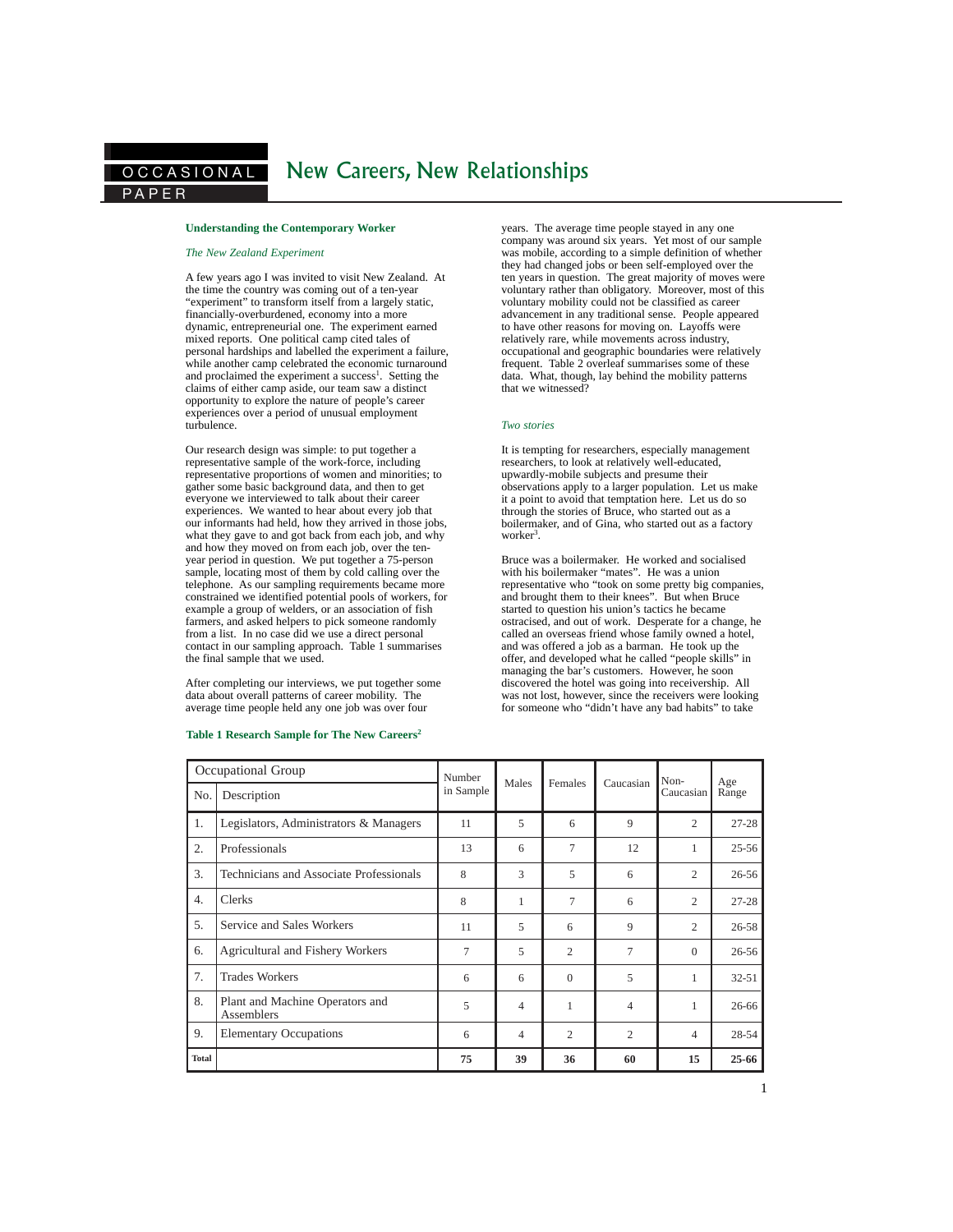## OCCASIONAL New Careers, New Relationships

the job of duty manager. Bruce was duty manager for the next twelve months, extended his people skills, and added book-keeping and budgeting skills. When the hotel closed Bruce returned home, touted his emergent people skills, and got a job as a used-car salesperson.

In the car sales position, Bruce developed further skills in product representation and "closing the deal". A year later he saw a position advertised for someone to represent a line of engineering products. He concluded he had the necessary engineering skills (from boilermaking), people skills (from running the bar), territory management skills (from being the hotel duty manager), selling skills (from being a used-car salesperson) and that he could "do that job". He got it, succeeded in it, and the last we heard was a trusted confidante of the company's owner and a contributor to the company's further development.

Gina was a factory worker, but the husband and wife who owned the factory noticed she had a special talent with children, and would occasionally ask Gina to look after their own offspring instead of working on the factory floor. Eventually, they encouraged Gina to try to leave the factory to work with children, and gave her a glowing reference. She took a 40 percent drop in pay to become a day-care worker. Once she was doing daycare work she trained to become a supervisor, and transferred to a new employer that offered a supervisor's position. However, one day when her father came to collect her from work she was overheard talking to him about the additional administrative burden that the owner placed on her. The next day Gina was fired.

Once Gina's dismissal became known, nine of the parents associated with the day-care centre turned up at her home. They wanted her to set up her own centre with themselves and their children as the first customers. Gina acquiesced, and her business later grew substantially. The last we heard she was strongly committed to her industry and a frequent speaker at government and public forums about its effectiveness. She took pride in her transformation from being an "almost pathetic, shy and quiet" person to becoming an enterprising businesswoman and passionate advocate for quality child care.

## **Table 2 Research Sample for The New Careers<sup>4</sup>**

In both of these stories the people were willing to make what would be conventionally seen as sideward or downward moves. Both people ended up in different occupations from where they started out. Both people also ended up in different organisations from where they started out. Accordingly, neither story is about upward occupational mobility or organisational mobility. Neither story, therefore, conforms to the two principal perspectives - occupational and organisational - that have been used in traditional work on careers<sup>5</sup>.

#### **Boundaryless versus Bounded Benefits**

Let us dig deeper. Bruce benefited from successive components of knowledge, as well as self-assurance, that he took with him. These comprised engineering knowledge from his boilermaking days, people knowledge from his bartending days, managerial knowledge from his duty manager days, and sales knowledge from his used-car dealership days. All of these components of knowledge were useful to him in his last job as an engineering sales representative. Similarly, Gina, courtesy of her first boss, took a belief from her factory job that she was good with children, and a belief from her day-care work that she had what it took to be supervisor. The support she received from her customers when she was fired from her last job was perhaps the most important career benefit of all.

All of the above benefits can be described as boundaryless benefits, in the sense that they are benefits that people take with them when they change employers. They stand in contrast to bounded benefits, most obviously the pay or satisfaction to be gained from a job, which cease as soon as the person moves. When we asked people what they got from their jobs, boundaryless benefits like those Bruce and Gina gained were mentioned more frequently than bounded ones. Some typical boundaryless benefits included the skills and knowledge gained through on-the-job learning, the new perspectives or personal growth that a job experience nurtured, or the reputation or access to knowledge found through relevant others (Table 3). In a world where no employer (or at least no private-sector employer) can think in terms of offering lifetime employment, boundaryless benefits would seem to be preferable to bounded ones.

| <b>Occupation Group</b> |                                            | <b>Average Job</b><br><b>Tenure</b> | Average<br><b>Employment</b> | Total No.      | Average     | <b>Average</b><br>No. of |
|-------------------------|--------------------------------------------|-------------------------------------|------------------------------|----------------|-------------|--------------------------|
| No.                     | <b>Description</b>                         | (Years)                             | <b>Tenure</b> (Years)        | of Layoffs     | No. of Jobs | <b>Employees</b>         |
|                         | Legislators, Administrators and Managers   | 3.3                                 | 5.8                          | $\overline{c}$ | 4.5         | 3                        |
| $\overline{c}$          | Professionals                              | 6.2                                 | 7.5                          | 4              | 2.8         | 2.5                      |
| 3                       | Technicians and Associate Professionals    | 4.1                                 | 6.0                          | $\mathcal{R}$  | 3.6         | 3.0                      |
| 4                       | Clerks                                     | 4.0                                 | 4.8                          |                | 3.9         | 3.4                      |
| 5                       | Service and Sales Workers                  | 3.1                                 | 4.7                          |                | 4.7         | 3.4                      |
| 6                       | Agricultural and Fishery Workers           | 5.4                                 | 6.5                          | $\overline{c}$ | 3.3         | 2.9                      |
| 7                       | <b>Trades Workers</b>                      | 5.0                                 | 5.4                          | $\overline{c}$ | 3.2         | 3                        |
| 8                       | Plant and Machine Operators and Assemblers | 6.0                                 | 6.0                          | $\Omega$       | 2.8         | 3                        |
| 9                       | <b>Elementary Occupations</b>              | 8.4                                 | 9.0                          | $\overline{c}$ | 2.2         | 1.77                     |
| Totals:                 |                                            | 4.3                                 | 5.9                          | 17             | 3.5         | 2.9                      |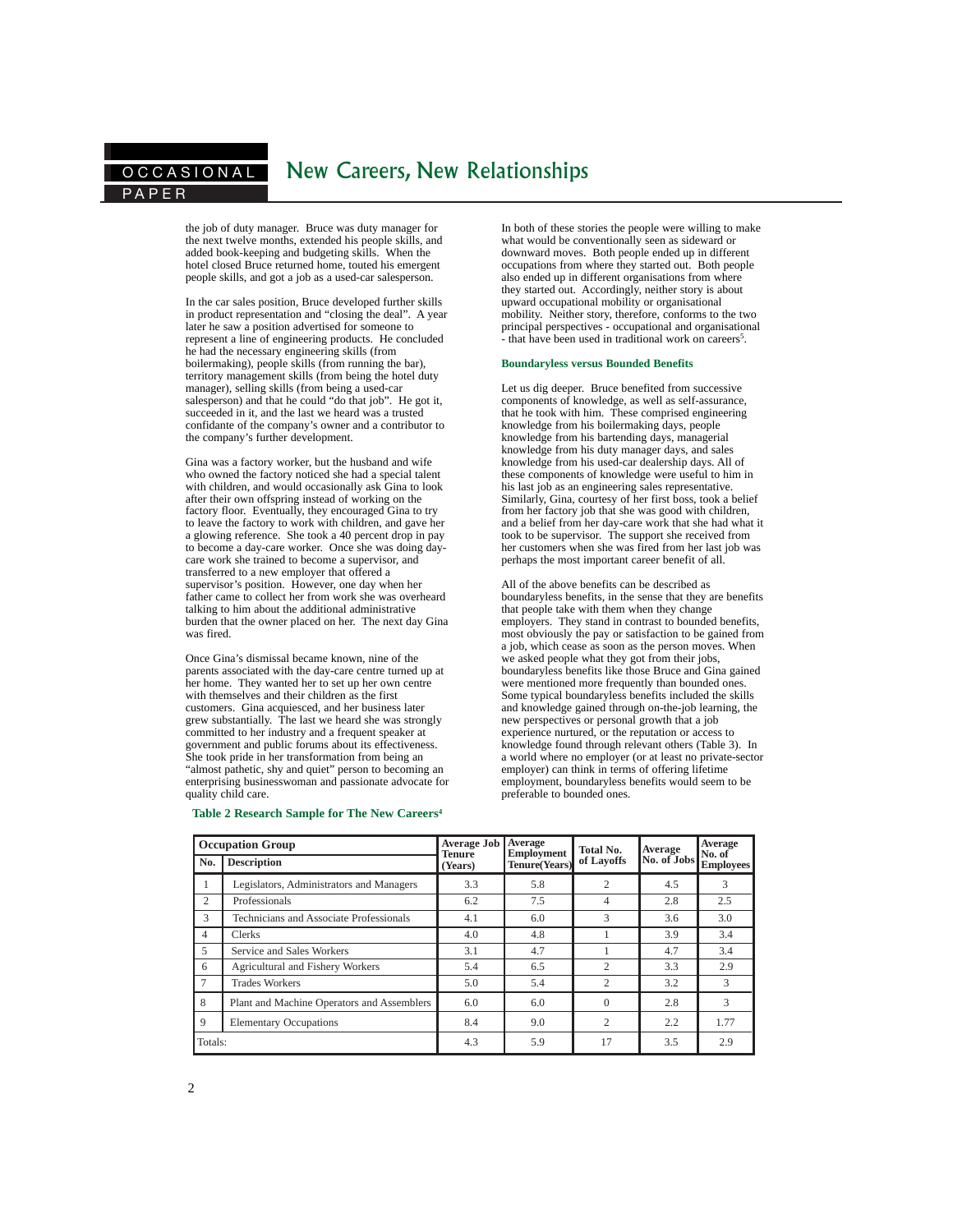## P APER OCCASIONAL New Careers, New Relationships

## **Table 3 Contrasts between bounded and boundaryless career benefits**

| <b>Bounded Benefits</b><br>1. Specific work satisfactions |
|-----------------------------------------------------------|
| 2. Money                                                  |
| 3. Enjoyment                                              |
| 4. Social life                                            |
| 5. Safety and support                                     |
| 6. Autonomy                                               |
|                                                           |
| <b>Boundaryless Benefits</b>                              |
| 1. Skills and knowledge                                   |
| 2. Enhanced networks                                      |
| 3. Self-assurance                                         |
| 4. Personal growth                                        |
| 5. Broader viewpoints                                     |

6. Communication Skills

## **Three Ways of Knowing**

We have found it helpful to think of people's careers as unfolding through three ways of knowing, called knowing-why, knowing-how and knowing-whom respectively. Knowing-why concerns *why* we work, and involves such things as our values and interests, our related motivation to work, and our desire to accommodate work and lifestyle or family. Knowinghow concerns *how* we work, and involves our skills and expertise, including particular occupational skills, analytical skills, leadership skills and interpersonal skills. Knowing-whom concerns with *whom* we work, and involves work-mates, mentors and protégés, occupational or industry connections and family and friends <sup>6</sup>. The three ways of knowing are shown in Figure 1<sup>7</sup>. They reflect much of what career counselling has traditionally been about, including especially links from (knowing-why) interests to (knowing-how) job performance, and from (knowing-whom) networks to (knowing-how) job opportunity. However, our interest

is more in the dynamic interplay between the ways of knowing.

This dynamic interplay is easily seen in our two example stories, as well as in most other stories in our New Zealand sample. Bruce's (knowing-why) motivation to change his boilermakers' way of working changed his life, and he had a (knowing-whom) friend to help him find another job where he could develop new abilities. His emergent set of (knowing-how) sales and engineering skills helped him to open up a new (knowing-whom) relationship with his present boss. Gina's factory experience led to (knowing-whom) encouragement to get into child care, and her emergent (knowing-why) enthusiasm for and (knowing-how) skills in that field led to her being asked to found her own day-care centre. Both stories illustrate how people's career behaviour both influences and is influenced by the social arrangements with which it engages <sup>8</sup>. Moreover, a particular feature of both stories is the knowing-whom relationships that each career actor was able to foster along the way. Let us explore such relationships more closely.

### **The Role of Relationships**

Bruce sought out a helpful contact he had met on vacation, and later built a solid relationship with his boss at the industrial sales company. Gina was encouraged by her relationship with her first boss and his wife, and later by the those parents who sought her out after she was fired. Their stories are illustrative of other data about interpersonal relationships. In "The New Careers" we confirmed what other people have noticed, that two out of three new employment opportunities are found at least in part through personal networks. Loose ties, formed as a natural by-product of social, educational or work experience, frequently provide the links through which new jobs are identified and secured <sup>9</sup>.

However, there is more to careers than having loose ties, and calling on them when one needs a new job. Relationships play a much more continuous role in contemporary careers. We have made progress over the past twenty years understanding the importance of mentors, or more broadly of "relationship

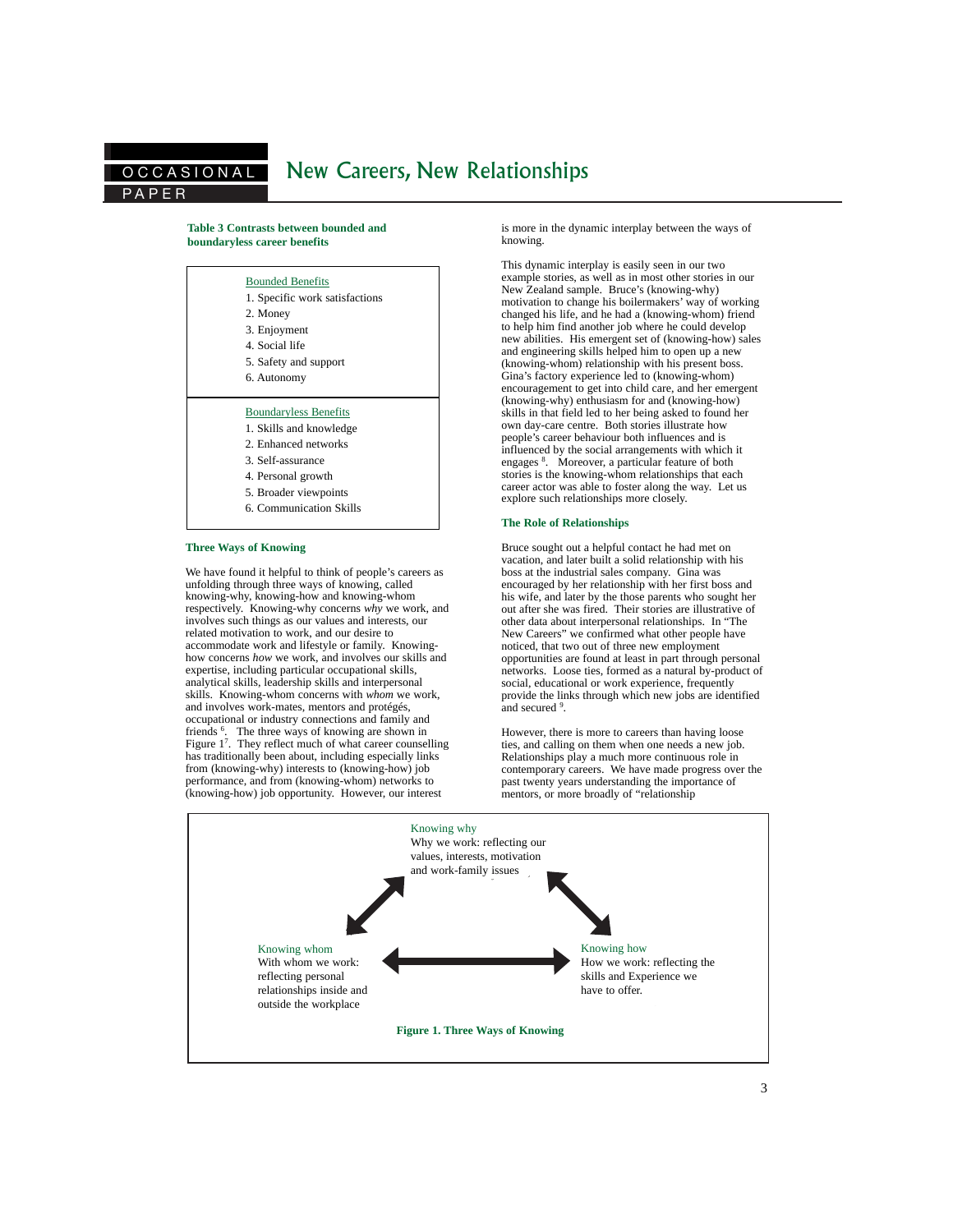# OCCASIONAL New Careers, New Relationships

constellations" that support people's careers  $^{10}$ . However, it is only recently that we have begun to see how much those relationships can prevail outside the work setting, and thereby provide both the support and tutelage from which people can benefit as they pursue new careers with greater levels of employment mobility 11.

The significance of relationships gets a further boost from the emergence of the world-wide-web. The web allows us to more easily keep in touch with people we have grown up with, studied with, worked with, or who belong to an alumni group with which we identify. The web also allows us to more deeply explore possible employment opportunities so that our connections with personal contacts, such as fellow-alumni within a target firm, can be more useful. The web promises to further empower the career actor by making knowing-whom connections more substantial and more influential than ever before 12.

## **Community Ties**

Before we leave Bruce and Gina, let us notice one more suggestion in their stories, about the relevance of community. For Bruce, perhaps his biggest single career move was to walk away from the community of boilermakers that used to dominate both his working and social life. For Gina, there was the community of parents who insisted she continue to care for their children. These examples affirm the significance of community attachments in our lives<sup>13</sup>. They also suggest there is life beyond the direct work groups that have been so emphasised in contemporary studies of work. Let us move on to two other kinds of community we have studied. One involves sexual abuse counsellors, the other involves the "virtual community" behind the highly popular Linux computer operating system.

We recently had the opportunity to work with a group of people that provided specialised counselling services to victims of sexual abuse. The people all worked for the same non-profit institution, but their overlapping career investments had little to do with any idea of regular employment or rewards. Instead, the group's (knowing-why) motivation was concerned with making a contribution to society through their work, and to help one another to work more effectively. Their (knowinghow) investments were to get better at what they did, to learn more about themselves in the process, and to find support for their learning among their colleagues. Their (knowing-whom) relationships were focused on giving and receiving the kind of social support that complemented their professional identities. In sum, they described themselves as a community that shared an ideological commitment to their work, provided support for one another, invested in overlapping occupational learning, and just happened to work for the same organisation $14$ .

Linux software developers evolved a different kind of community. Their unconventional young leader, the Finn Linus Torvalds, sought to develop a more flexible operating system than that recommended by conventional wisdom. In a few short years, a global community of volunteer software developers came up

with a product that overtook rival offerings from leading firms such as IBM and Microsoft, who were in turn obliged to make major investments to accommodate the popular Linux system. The volunteers shared (knowing-why) enthusiasm for their work, and for the related idea of "open software," gave rise to their investment in developing cutting-edge (knowing-how) skills and applying them to their collaborative work. Their (knowing-whom) links were often begun and maintained over the Internet, rather than through any face-to-face dialogue. The community they formed was largely a virtual one, lacking in faceto-face contact but still driven by its members' passion for their programming occupation, and by the members' shared ideological commitment to open software<sup>15</sup>.

The last two stories suggest we can find community support for our careers in a variety of places. A provisional list covers the occupations in which we work, the industries that host our work, the geographic regions where we apply our work, the ideological bonds we share with others (covering paid work and voluntary work), the projects through which we collaborate (and from which a sense of community can persist even when the work is done), fellow alumni from school, college, military or employment experiences, groups intended to provide direct support around issues of gender or hardship, the immediate and extended families in which we participate, the virtual communities we belong to and - last but not necessarily least - the organisations in which we find employment. Moreover, we can belong to a range of communities at any one time, so that we can find continuity of support for our careers even as employment arrangements change<sup>16</sup>.

There has only been space here to share a limited range of examples. However, the new career circumstances underlying these examples appear to be ubiquitous. Not long ago there was widespread Western interest in Japanese models of management, and in related claims of lifetime employment. However, data from that time reported that the average employment period for the supposedly immobile Japanese male worker was only<br>eight years<sup>17</sup>. UK data from the 1980s show that managers were mobile before the era of downsizing took effect<sup>18</sup>. In most OECD countries, typical employment periods run between five and eight years. To put it another way, most people change employers, and most employers change most of their personnel, in any ten year period.

## **Supporting the Contemporary Worker**

Stories of unpredictable job changes, boundaryless career benefits, dynamic interdependence among knowing-why, knowing-how and knowing-whom career investments, the influence of loose ties, and support from overlapping community attachments are all parts of the new career landscape. Unless technological progress suddenly ceases, or the lowering of trade barriers is catastrophically reversed, we can expect that landscape to persist. Let us turn to ask how we might support people – predictably the majority of people – to be found in the new landscape.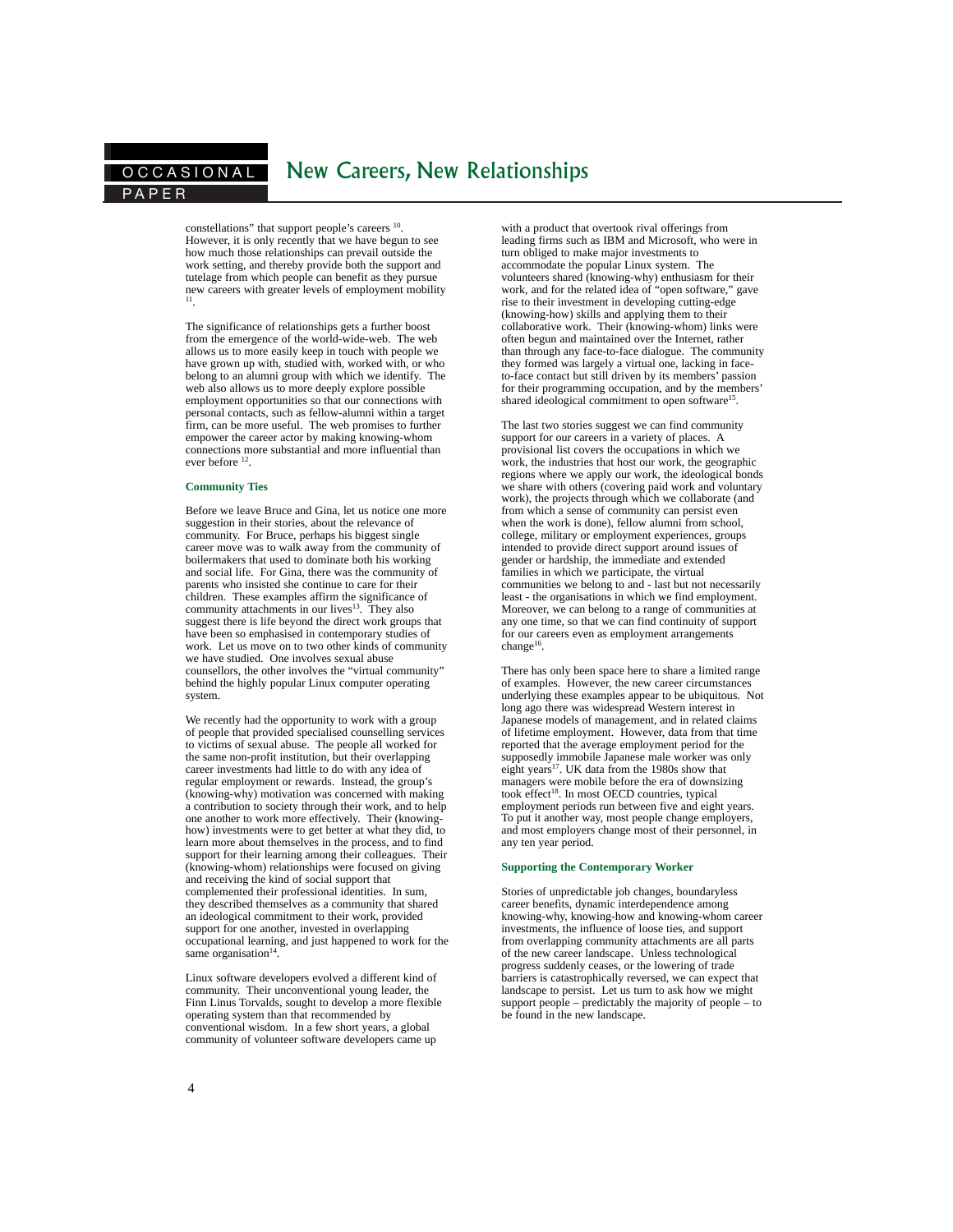# OCCASIONAL New Careers, New Relationships

Affirm the New Careers: A fundamental challenge is to affirm the new career realities. Perhaps we are becoming better at that, but it is not part of our tradition. The term "vocational guidance" suggests otherwise, that occupational choice ought to last a lifetime. Similarly, in management studies the term "organisational careers" suggests employment arrangements ought to last a lifetime. Perhaps it is still the ideal of some career counsellors to promote such outcomes? Yet, they are unlikely to happen for most workers. Our models need to be more dynamic, and to anticipate career mobility rather than neglect it. Our advice needs to help people think about securing employment two, five, or even ten years ahead, not by presuming where those people will be, but by helping them to remain employable.

Promote Knowledge Accumulation: One issue we haven't fully embraced concerns how the new careers promote the knowledge economy. Just as bees crosspollinate the flowers in the meadow, new careers provide effective conveyors for knowledge transfer. A graphic example comes from independent film-making, where participants get together, learn from one another, and disband back into the industry one movie at a time<sup>19</sup>. It's a process where people's developing knowledge drives the success of the industry. We can find parallels to this process in other industries, such as in legal work and software writing. Moreover, the parallels are just as evident in the blue-collar world of construction as they are in white-collar occupations. New, knowledge-based careers aren't just good for the people, they're good for the economy.

Seek Out Career Communities: The construction industry suggests a basis for community attachments, namely the occupational communities in which people find shared identification. Organisations can nurture helpful community attachments too, provided we acknowledge, rather than suppress, emergent realities about labour market uncertainties. As previously indicated, we can also find "career communities" – places where people find career support – in industry, alumni, volunteer, and ideologically-based situations, including situations where people congregate around the experience of unemployment. However, we haven't always been adept at teasing out just where those communities exist, and what they can provide. Let us not only seek out those career communities, but also work with them as sources of enduring career support, rather than as any quick fix for finding the next job.

Get Ahead of the Problems: There appears to be something of a paradox for those who work with careers. They are frequently placed where they are needed most, but where – in career terms – they may see the least. That is, they may be placed in situations of transition – from school or college to work, unemployment to employment, or despair to hope – in people's life situations. The challenge is to successfully deal with the immediate situation, rather than to see that situation within a longer time horizon. However, there is a risk that both career advisers and their clients may focus on the short-term at the cost of the longer-term, and that we come to view career counselling as crisis counselling. To help people claim greater control over their personal career development calls for using more

dynamic models of career, models that emphasise choice and persistent learning above dependency and routine work.

Follow the People: There is a challenge to do better in following the progress of the careers we seek to serve. In writing "The New Careers" we reported that the stories we found were "frequently surprising, occasionally delightful, sometimes distressing, but… always informative"<sup>20</sup>. Yet, the stories were only "frequently surprising" because of our brought assumptions that organisational or occupational chimneys would funnel most careers. What seemed like exceptional behaviour at first sight turned out to be embedded within larger patterns of career creativity and adaptation. The lesson that suggests itself is to try harder and act smarter in coming together to understand these patterns. If we can do so, we will be better positioned to represent them - and through them people's career investments - in our work.

Act the Part!: Now for the confessional piece. This paper is written by a tenured professor. Once, the concept of tenure was deemed necessary to protect academic freedom. However, it seems to be often used as a simple prop for job security, thereby putting academic careers on a different plane to other kinds of career. Where else do we find these protected work situations, and to what extent do they occur in educational and public sector roles from where career advising may emerge? In turn, how much are we assuming one part for ourselves and suggesting a different part for our clients? We can't change the world overnight, but perhaps we can make it a point to express ourselves inside our own professional associations? Perhaps we can in turn help those associations become more relevant along the way? Let us be comfortable ourselves in the part that we ask others to play.

## **Conclusion**

Our purpose here has been to explore the new careers and the relationships through which people find career support. The new careers are represented by the experiences of Bruce and Gina. These kind of people commonly exhibit occupational or employment mobility, and accumulate boundaryless rather than bounded career benefits. The new careers are also about relationships, both interpersonal and communal. Relationships underlie the career support that people develop, support that frequently endures while employment arrangements change.

Our exploration suggests that affirming the new careers, promoting knowledge accumulation, seeking out career communities, getting ahead of the problems and following the progress of people's career journeys can all be helpful to the individuals we seek to serve. So can seeing for ourselves the same career possibilities we see for others. Let us have fun, work well, learn new things, and support each other as we go. Let us be part of the new career landscape as well.